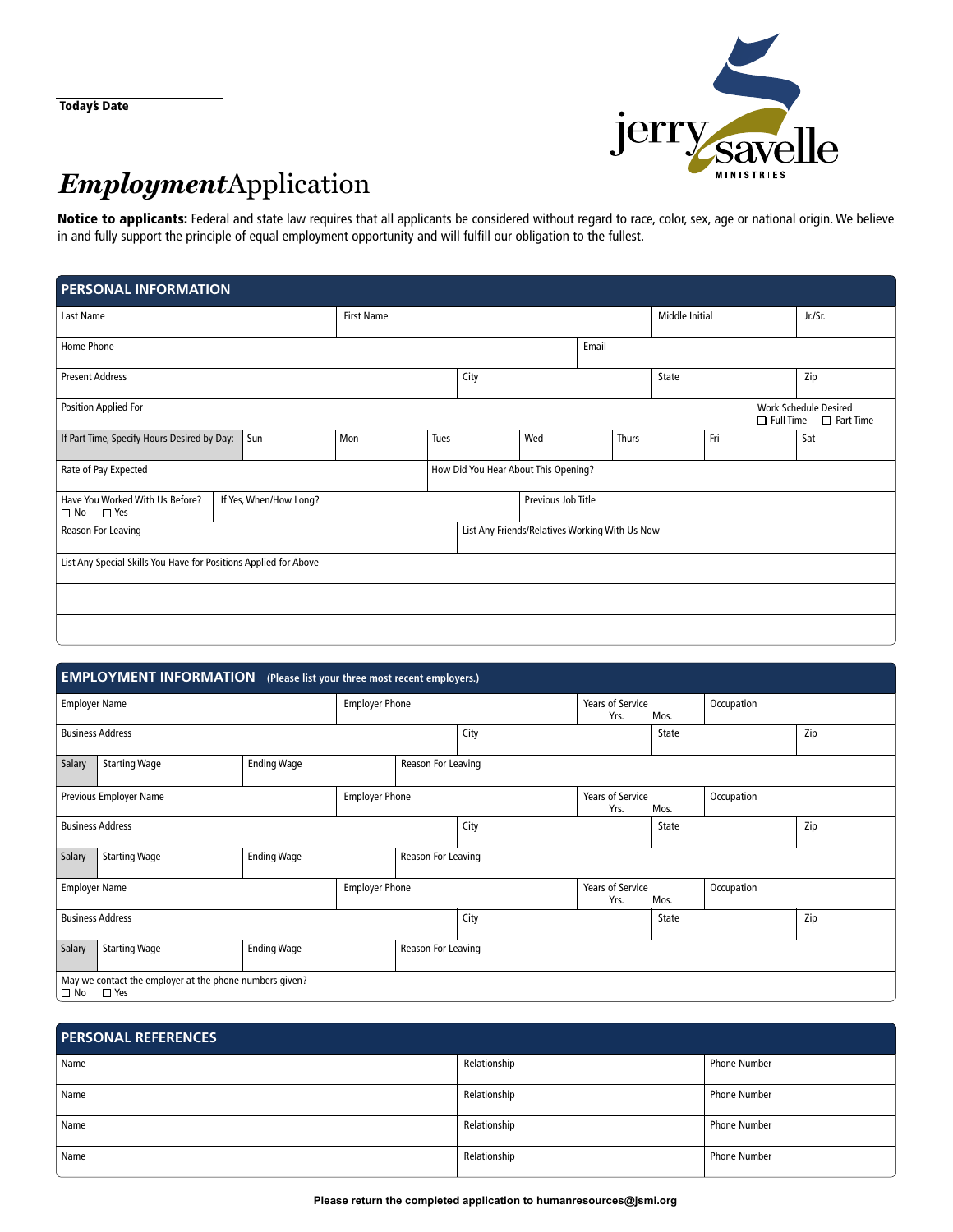| <b>EDUCATION</b>    |                                             |                                   |             |
|---------------------|---------------------------------------------|-----------------------------------|-------------|
| High School/College | <b>Total Years Attended</b><br>Mos.<br>Yrs. | Graduated<br>$\Box$ No $\Box$ Yes | Major/Minor |
| High School/College | <b>Total Years Attended</b><br>Yrs.<br>Mos. | Graduated<br>$\Box$ No $\Box$ Yes | Major/Minor |
| High School/College | <b>Total Years Attended</b><br>Yrs.<br>Mos. | Graduated<br>$\Box$ No $\Box$ Yes | Major/Minor |
| High School/College | <b>Total Years Attended</b><br>Yrs.<br>Mos. | Graduated<br>$\Box$ No $\Box$ Yes | Major/Minor |

## **SPECIALIZED TRAINING**

Explain any specialized training or additional experience, including military training (for the field of application).

| <b>HOBBIES, SPORTS, ETC.</b> |  |
|------------------------------|--|
|                              |  |
|                              |  |
|                              |  |
|                              |  |
|                              |  |
|                              |  |
|                              |  |
|                              |  |

| <b>CONVERSION EXPERIENCE</b> (Explain your salvation and baptism experience.) |
|-------------------------------------------------------------------------------|
|                                                                               |
|                                                                               |
|                                                                               |
|                                                                               |
|                                                                               |
|                                                                               |
|                                                                               |
|                                                                               |
|                                                                               |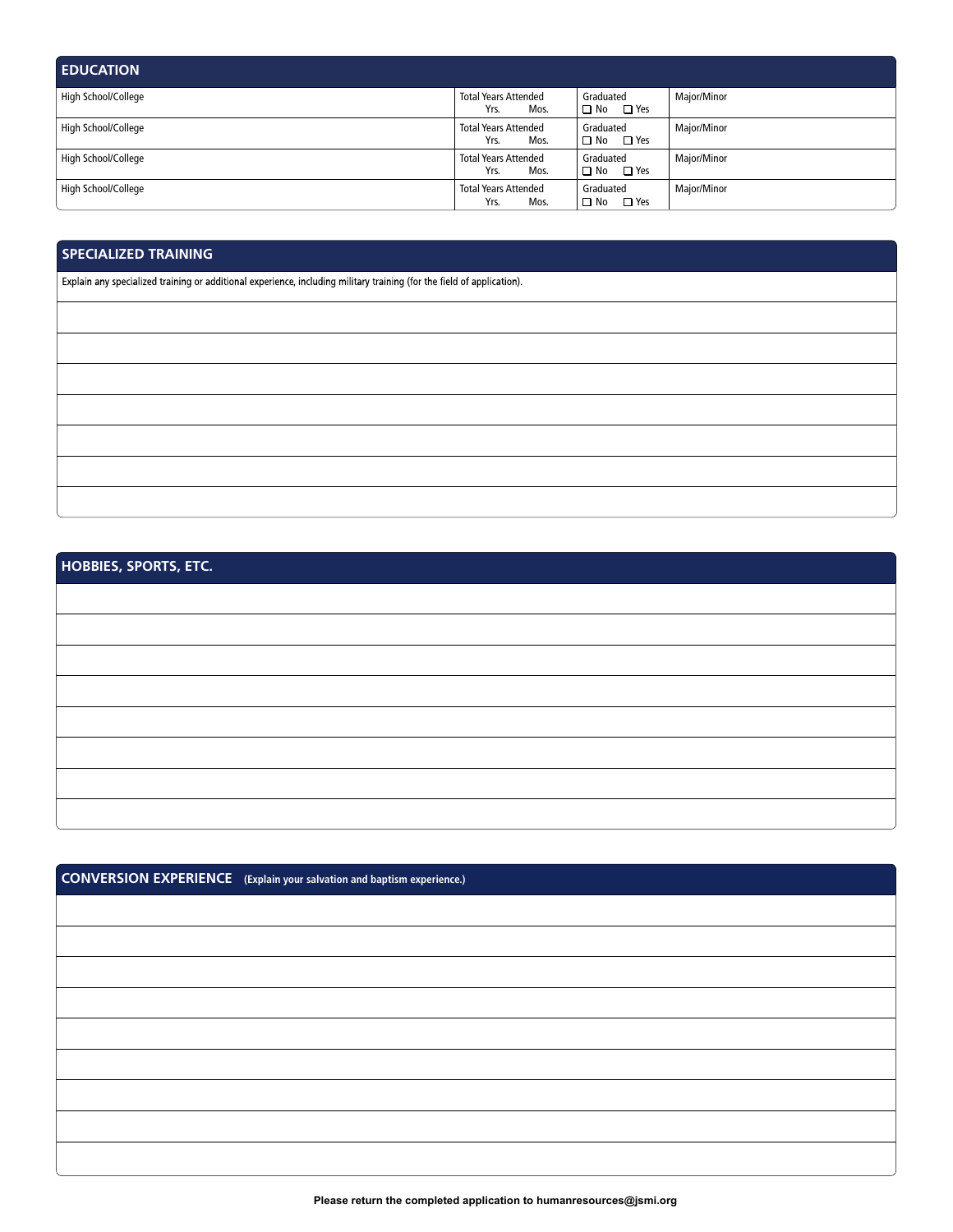| <b>CHURCH HOME</b>                          |                                                 |                                |      |               |       |     |  |  |
|---------------------------------------------|-------------------------------------------------|--------------------------------|------|---------------|-------|-----|--|--|
| Church Name                                 |                                                 |                                |      | Pastor's Name |       |     |  |  |
| <b>Church Address</b>                       |                                                 |                                | City |               | State | Zip |  |  |
| <b>Total Years Attended</b><br>Yrs.<br>Mos. | Are You A Member?<br>$\Box$ Yes<br>$\square$ No | Do You Tithe?<br>□ Yes<br>□ No |      |               |       |     |  |  |

# **CAREER GOAL**

**MISCELLANEOUS (If you have any additional information that would help us in considering you for a position with us, use the space below.)**

(Or if you need to provide any links to portfolios/demos as applicable to the position in which you are applying)